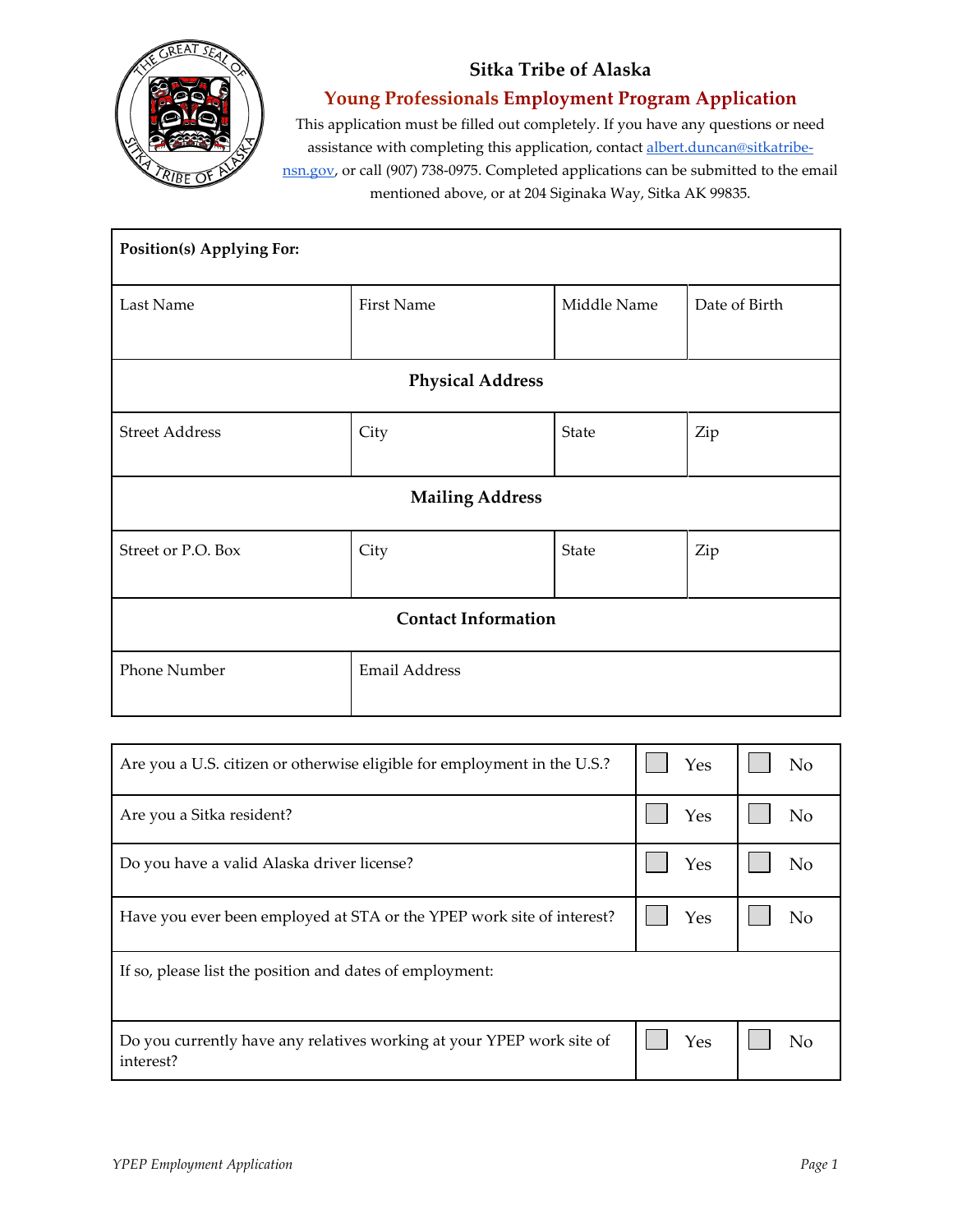| Are you a U.S. citizen or otherwise eligible for employment in the U.S.?     | Yes | No |  |
|------------------------------------------------------------------------------|-----|----|--|
| If so, please list their name, position, and department:                     |     |    |  |
| Will you be available to work 5 days a week from June 13th to August<br>5th? | Yes | Nο |  |
| If not, please share the dates you anticipate not being available to work:   |     |    |  |
| <b>STA Tribal Enrollment Number:</b>                                         |     |    |  |

| <b>Current Education Status</b>                           |                                          |  |  |
|-----------------------------------------------------------|------------------------------------------|--|--|
| In high school (Grade:_______)                            | In Post Secondary Education (Grade/year: |  |  |
| Current High School: _____________                        |                                          |  |  |
| What skills/knowledge do you hope to gain through YPEP?   |                                          |  |  |
|                                                           |                                          |  |  |
|                                                           |                                          |  |  |
|                                                           |                                          |  |  |
|                                                           |                                          |  |  |
|                                                           |                                          |  |  |
|                                                           |                                          |  |  |
|                                                           |                                          |  |  |
|                                                           |                                          |  |  |
| Post Secondary Information (post secondary students only) |                                          |  |  |
| College, University, or Vocational School:                |                                          |  |  |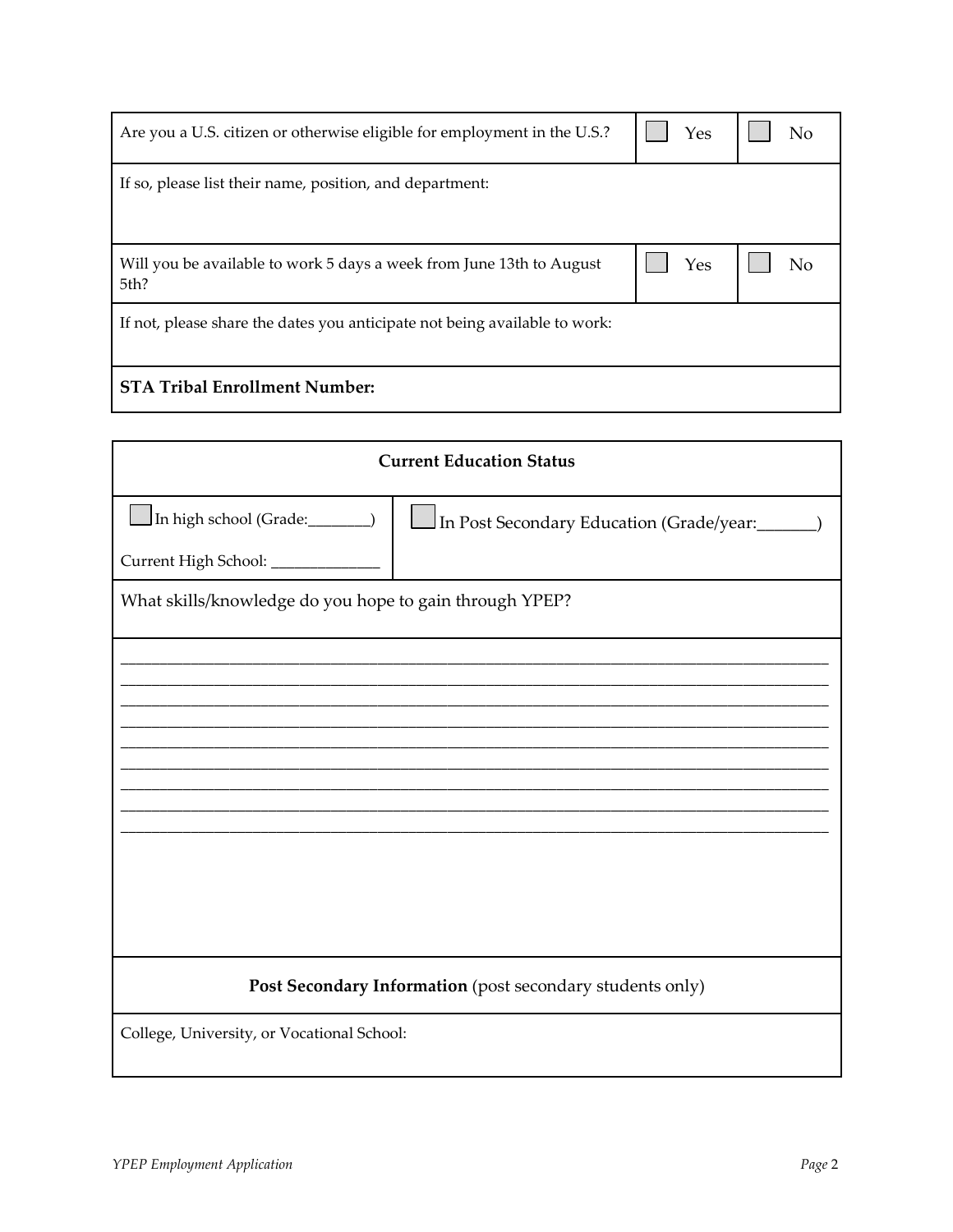| Degree or major: | Credits Earned: | Anticipated graduation date: |
|------------------|-----------------|------------------------------|
|                  |                 |                              |

## **Criminal Background Check (for applicants 18 years or older)**

Under STA ordinance, STA is required to ask you to disclose information about any criminal \*convictions of a crime involving a sexual offense; STA policy prohibits employment of a person who has ever been convicted of a crime involving a sexual offense. Note that a further, supplementary application will be required prior to hire eligibility if you are 18 years or older. Convictions may not automatically disqualify you from employment; however, failure to list convictions will automatically disqualify you.

| Do you currently have any criminal charges pending against you? | $Y$ es $\Box$ No |  |  |
|-----------------------------------------------------------------|------------------|--|--|
|-----------------------------------------------------------------|------------------|--|--|

If so, please list the charges:

| Have you ever been convicted of, or plead no contest to any sexual<br>offense, including, but not limited to sexual assault, sexual molestation, | Yes | No |
|--------------------------------------------------------------------------------------------------------------------------------------------------|-----|----|
| sexual exploitation, sexual contact, or prostitution?                                                                                            |     |    |

## **Employment History** (if applicable):

Please list all of your employment history and attach additional sheets if necessary. If you have never been employed before, please write "N/A" in the *Last Employer* section.

| Last Employer:         | Title:                    |
|------------------------|---------------------------|
| Supervisor Name:       | Supervisor Phone & Email: |
| Dates of Employment:   |                           |
| Description of Duties: |                           |
|                        |                           |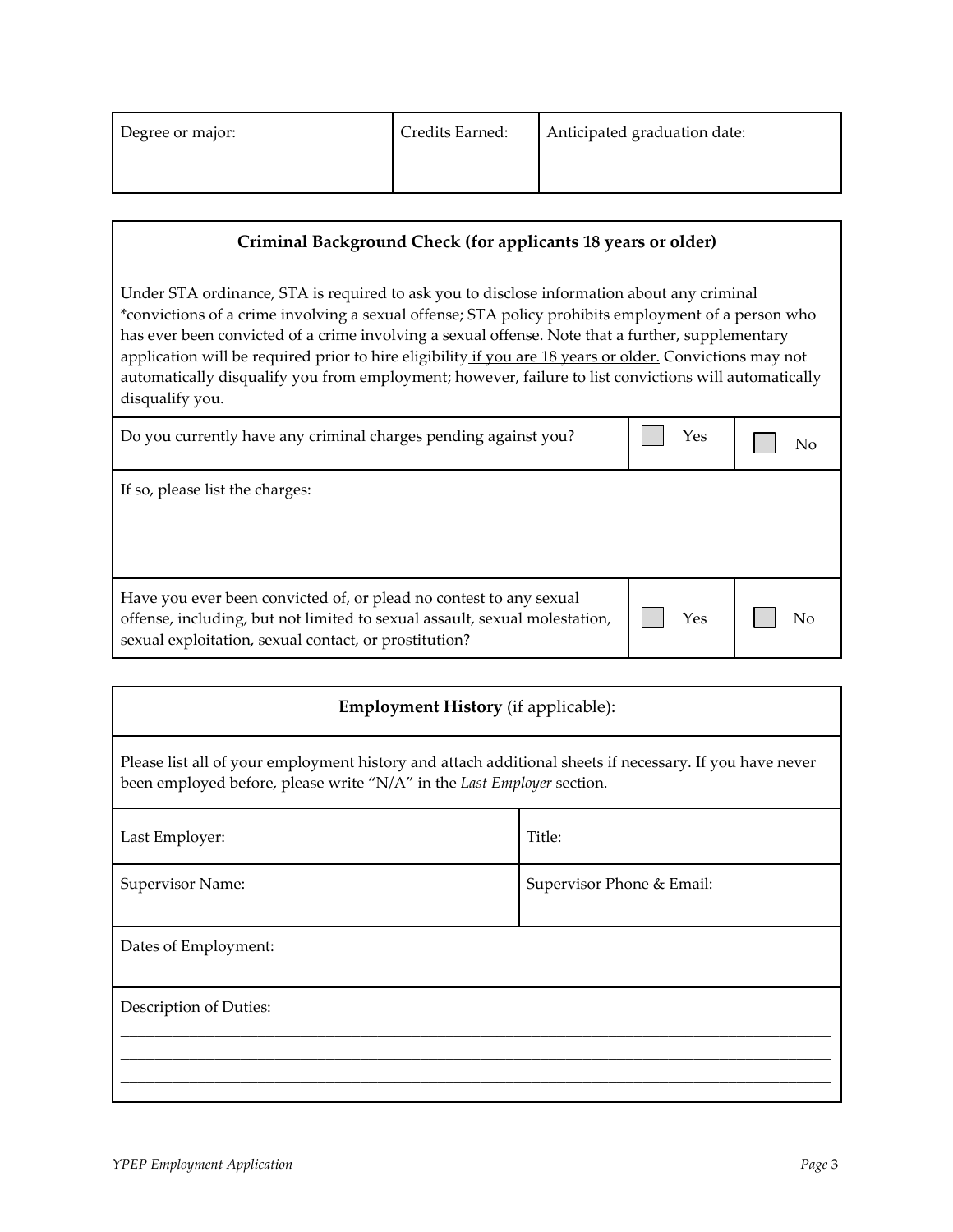| May we contact your supervisor? | .es | 'NC |
|---------------------------------|-----|-----|
|---------------------------------|-----|-----|

| Last Employer:                  | Title:                    |  |
|---------------------------------|---------------------------|--|
| Supervisor Name:                | Supervisor Phone & Email: |  |
| Dates of Employment:            |                           |  |
| Description of Duties:          |                           |  |
|                                 |                           |  |
| May we contact your supervisor? | Yes<br>N <sub>o</sub>     |  |

Please share activities you participate in that are not related to employment (ex: subsistence fishing, sports, volunteer work, etc.)

**\_\_\_\_\_\_\_\_\_\_\_\_\_\_\_\_\_\_\_\_\_\_\_\_\_\_\_\_\_\_\_\_\_\_\_\_\_\_\_\_\_\_\_\_\_\_\_\_\_\_\_\_\_\_\_\_\_\_\_\_\_\_\_\_\_\_\_\_\_\_\_\_\_\_\_\_\_\_\_\_\_\_\_ \_\_\_\_\_\_\_\_\_\_\_\_\_\_\_\_\_\_\_\_\_\_\_\_\_\_\_\_\_\_\_\_\_\_\_\_\_\_\_\_\_\_\_\_\_\_\_\_\_\_\_\_\_\_\_\_\_\_\_\_\_\_\_\_\_\_\_\_\_\_\_\_\_\_\_\_\_\_\_\_\_\_\_ \_\_\_\_\_\_\_\_\_\_\_\_\_\_\_\_\_\_\_\_\_\_\_\_\_\_\_\_\_\_\_\_\_\_\_\_\_\_\_\_\_\_\_\_\_\_\_\_\_\_\_\_\_\_\_\_\_\_\_\_\_\_\_\_\_\_\_\_\_\_\_\_\_\_\_\_\_\_\_\_\_\_\_ \_\_\_\_\_\_\_\_\_\_\_\_\_\_\_\_\_\_\_\_\_\_\_\_\_\_\_\_\_\_\_\_\_\_\_\_\_\_\_\_\_\_\_\_\_\_\_\_\_\_\_\_\_\_\_\_\_\_\_\_\_\_\_\_\_\_\_\_\_\_\_\_\_\_\_\_\_\_\_\_\_\_\_ \_\_\_\_\_\_\_\_\_\_\_\_\_\_\_\_\_\_\_\_\_\_\_\_\_\_\_\_\_\_\_\_\_\_\_\_\_\_\_\_\_\_\_\_\_\_\_\_\_\_\_\_\_\_\_\_\_\_\_\_\_\_\_\_\_\_\_\_\_\_\_\_\_\_\_\_\_\_\_\_\_\_\_ \_\_\_\_\_\_\_\_\_\_\_\_\_\_\_\_\_\_\_\_\_\_\_\_\_\_\_\_\_\_\_\_\_\_\_\_\_\_\_\_\_\_\_\_\_\_\_\_\_\_\_\_\_\_\_\_\_\_\_\_\_\_\_\_\_\_\_\_\_\_\_\_\_\_\_\_\_\_\_\_\_\_\_**

Description of Activities:

## **Sitka Tribe of Alaska YPEP Employment Application Consent to Release of Information, Liability, and Reference Information**

I affirm under penalty of perjury that the statements made in this application are true, complete, and correct to the best of my knowledge and belief, and are made in good faith. I am aware that, should investigation at any time disclose misrepresentation, omission, or falsification, my application will be rejected, and I may be dismissed from employment and disqualified from future employment with the Sitka Tribe of Alaska.